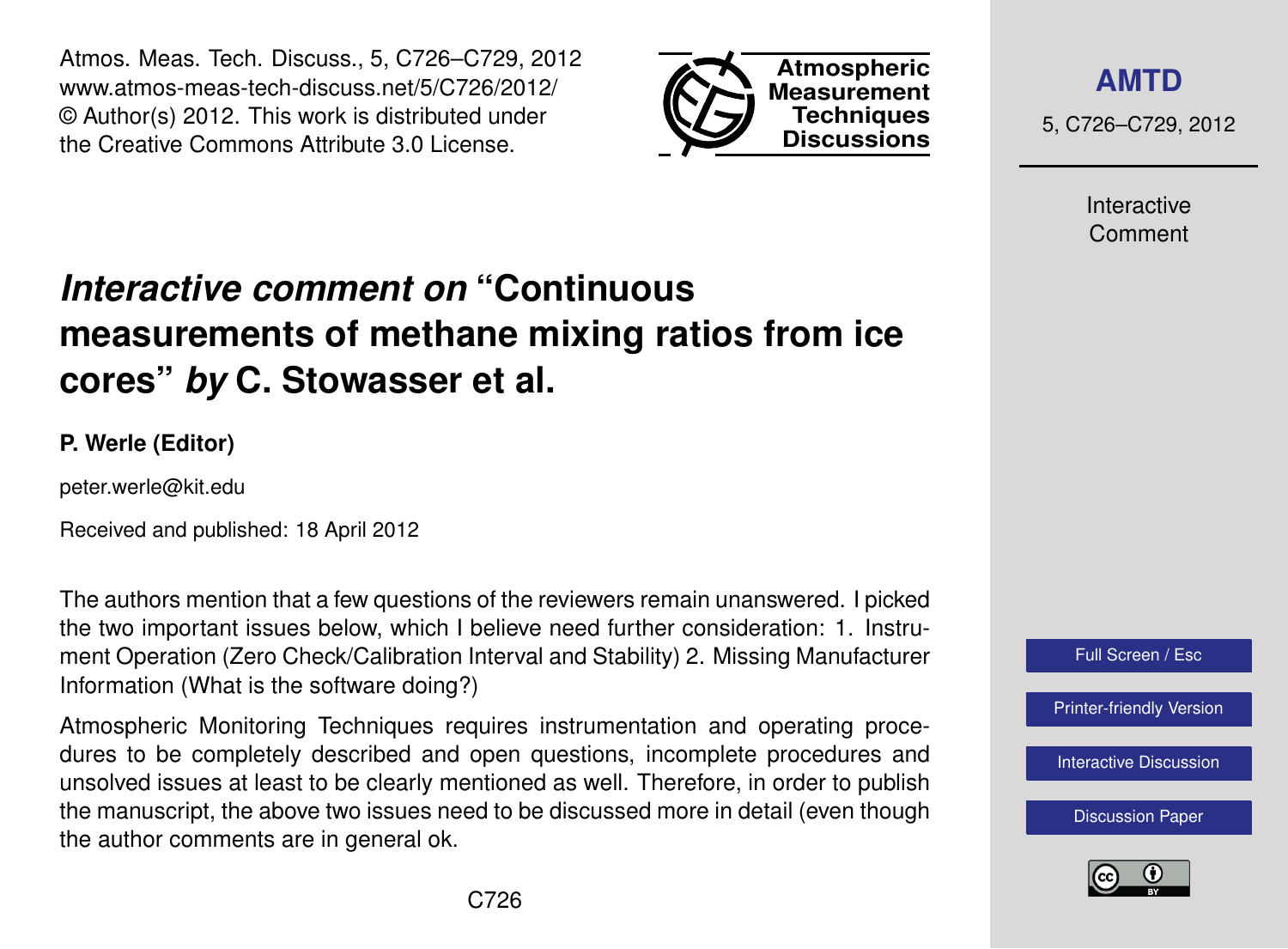1. The missing zero checks and investigation of the calibration interval the first critical issue cannot be cured now after the campaign is over. This is still a weak part of the paper. To cope with that and in order to strengthen the paper, I recommend mentioning in the summary and conclusions that both zero measurements and determination of appropriate calibration intervals are a prerequisite for quality assured measurements. Even if this has not been done in this paper, it is a valuable advice for any reader of AMT planning similar measurements. The importance of "Signal processing and calibration procedures for in-situ diode-laser absorption spectroscopy" is summarized in the review paper P. Werle et al., Spectrochimica Acta A 60, 1685-1705 (2004), which you may add with your discussion in the summary and conclusions. In this paper the reader will then find a detailed explanation of the importance of zero and span calibration and errors introduced by signal processing. Even if the discussion is based on direct/modulation spectroscopy the underlying principles are the same for cavity ring down systems. In the above review paper it is also shown how (d) Fluctuations in the laser current translate into frequency jitter leading to "drop outs", but (e) with active jitter suppression an increase in signal stability can be obtained (Fig. 1). Probably similar effects may lead to the drop outs that you observed and it may be worth to discuss this issue with the manufacturer in the context below.

2. The missing manufacturer information could and should still be added. The principles of cavity ring down spectroscopy are well known and it is obvious that in any measurement system noise is encountered in the amplitude and phase of the signals involved in the detection process. While any insider knows about this, it is important for the reader to know where, for what purpose and how signals are 'damped' in order to understand what is going on during data processing. Researchers from Piccaro are involved in the measurements and, therefore, it should be no problem to provide this information. This information in turn might help to understand where the frequency dependence in the transfer function (a significant part of the manuscript deals with that) or the 'drop outs' in the time series data come from. The mentioned 'fitting problem' might be an explanation, but probably no reader can understand this as you write "After 5, C726–C729, 2012

Interactive Comment



[Printer-friendly Version](http://www.atmos-meas-tech-discuss.net/5/C726/2012/amtd-5-C726-2012-print.pdf)

[Interactive Discussion](http://www.atmos-meas-tech-discuss.net/5/211/2012/amtd-5-211-2012-discussion.html)

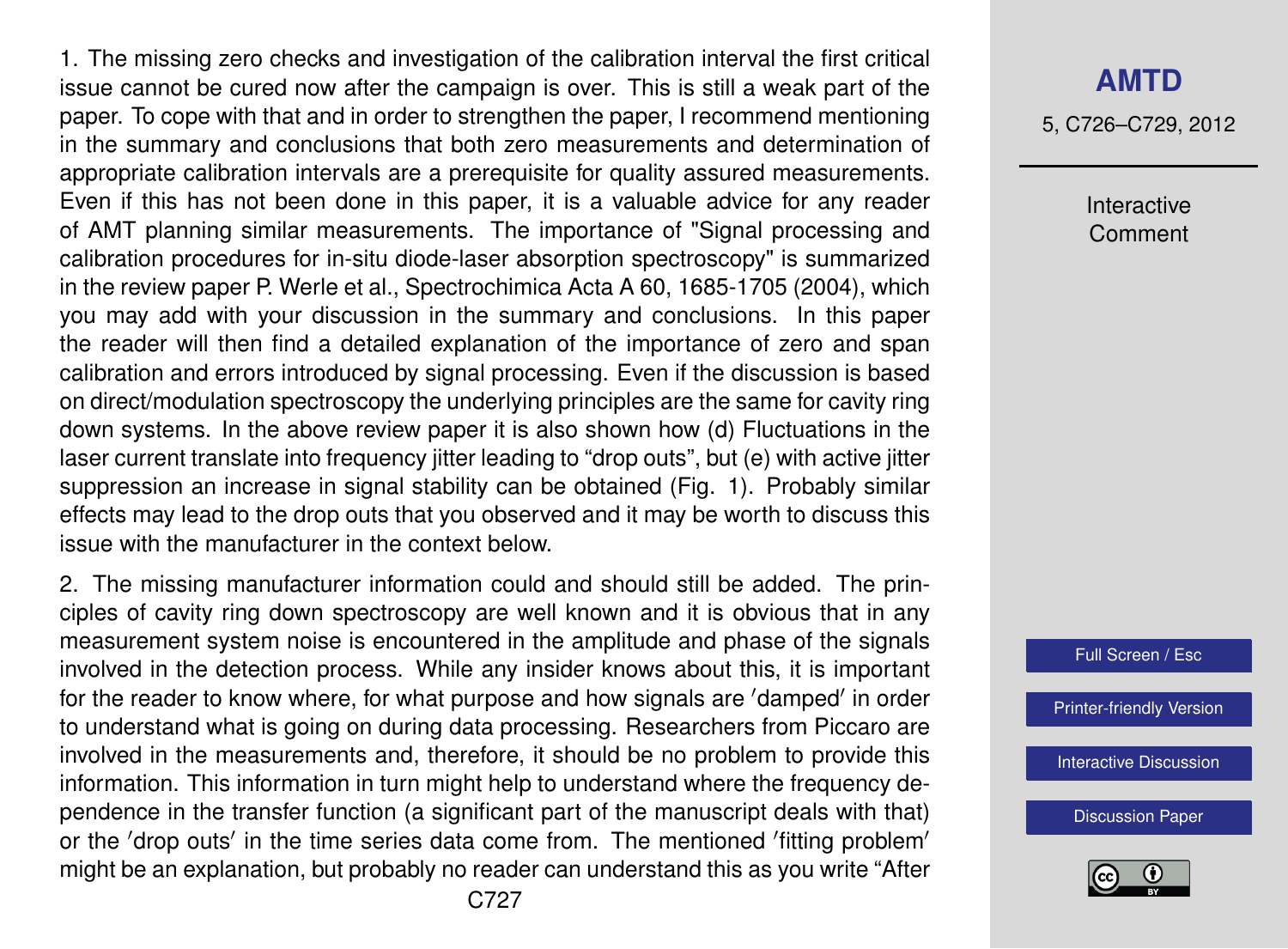the field campaign it turned out that the pressure reading of the WS-CRDS had a bias of several mbar. Thus, the custom designed spectral fit did not match the operating pressure. This caused outliers in the CH4 mixing ratio measurements as shown in Fig.3a (green line)." Therefore, information should be given how the fitting is performed so that a constant pressure bias can cause "drop outs".

After consideration of the above listed issues, the manuscript can be published in AMT.

My best regards

Peter Werle Associate Editor AMT

Interactive comment on Atmos. Meas. Tech. Discuss., 5, 211, 2012.

## **[AMTD](http://www.atmos-meas-tech-discuss.net)**

5, C726–C729, 2012

Interactive Comment

Full Screen / Esc

[Printer-friendly Version](http://www.atmos-meas-tech-discuss.net/5/C726/2012/amtd-5-C726-2012-print.pdf)

[Interactive Discussion](http://www.atmos-meas-tech-discuss.net/5/211/2012/amtd-5-211-2012-discussion.html)